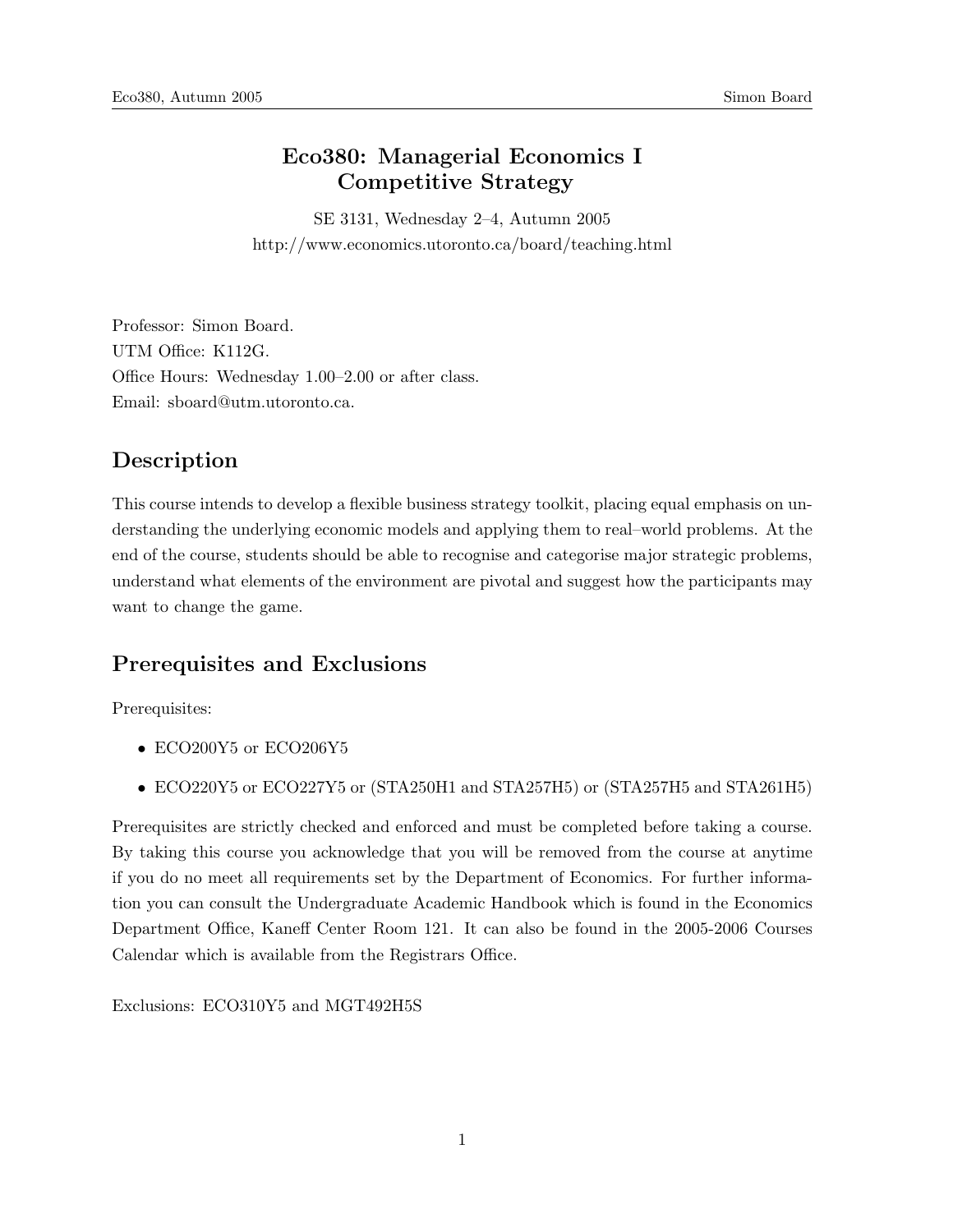# Grading

There will be two midterms and a final. Details:

- Midterm 1. 12th Oct 2005 (week 5). Covers weeks 1–4. Duration 1 hour.
- Midterm 2. 16th Nov 2005 (week 10). Covers weeks 1–9, emphasising weeks 5–9. Duration 1 hour.
- Final. Date TBA. Covers the entire course. Duration 2 hours.

The grade is given by

 $25\% \times \text{max}$ {midterm 1, final} +  $25\% \times \text{max}$ {midterm 2, final} +  $50\% \times \text{final}$ 

Midterms are optional: no makeup midterms will be offered. Exams will be open book and open notes. Requests for regrades will need to be in writing within one week of the exam being returned. To ensure consistency, I will regrade the entire test, not just a single question.

There will be three problem sets, however these will not be collected or graded: students are responsible for their own mastery of the solutions. Collaboration on problem sets is encouraged. I will put the problem sets by the website on the following dates.

- Homework 1. 28th Sep 2005 (week 3). Covers weeks  $1-4$ .
- Homework 2. 2nd Nov 2005 (week 8). Mainly weeks 5–9.
- Homework 3. 23rd Nov 2005 (week 11). Mainly weeks 10–13.

### Academic Integrity

Students should note that copying, plagiarising, or other forms of academic misconduct will not be tolerated. Any student caught engaging in such activities will be subject to academic discipline ranging from a mark of zero on the assignment, test or examination to dismissal from the university as outlined in the academic handbook. Any student abetting or otherwise assisting in such misconduct will also be subject to academic penalties.

Students agree that by taking this course all required papers may be subject to submission for textual similarity review to Turnitin.com for the detection of plagiarism. All submitted papers will be included as source documents in the Turnitin.com reference database solely for the purpose of detecting plagiarism of such papers. The terms that apply to the University's use of the Turnitin.com service are described on the Turnitin.com web site.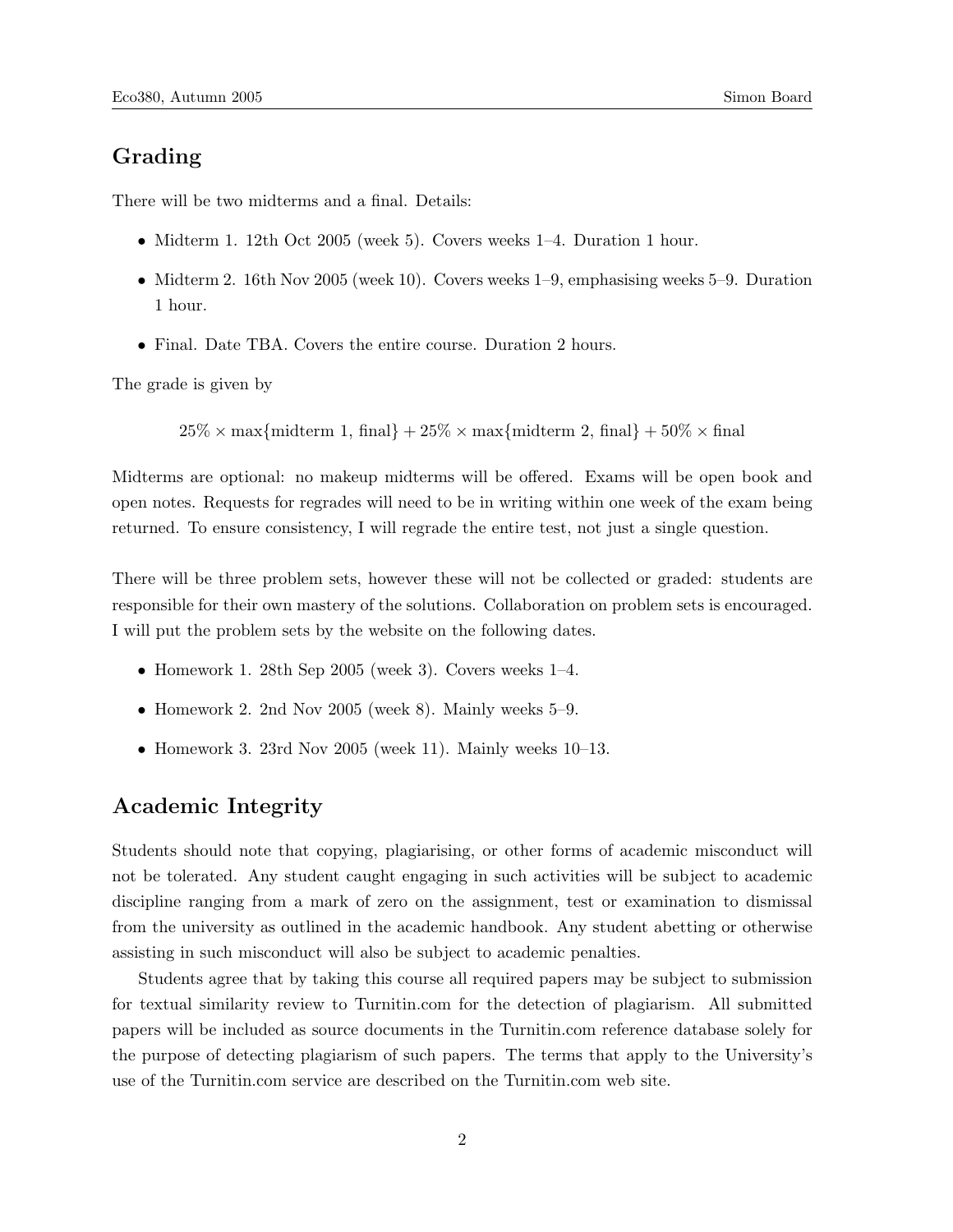### Topics

The main textbook for this course:

• McAfee (2002), *Competitive Solutions*.

I will often refer to:

- Cabral (2000), Introduction to Industrial Organisation.
- Brandenburger and Nalebuff (2000), Co-Opetition.

Other interesting books:

- Dixit and Nalebuff (1991), Thinking Strategically.
- Kreps (2004), Microeconomics for Managers.
- Milgrom and Roberts (1992) *Economics, Organization and Management*.
- Porter (1980), *Competitive Strategy*.
- Tirole (1988), The Theory of Industrial Organisation.

#### Week 1: Introduction and Industry Analysis

McAfee ch. 1 and 2. BN ch. 1 and 2. Porter (1996), "What is Strategy?", Harvard Business Review. Milgrom and Roberts. Modern manufacturing p. 2–6, 106–113.

#### Week 2: Sources of Competitive Advantage

McAfee ch. 3 and 4. BN ch. 5. Cabral. Market structure ch. 9. Differentiation ch. 12. Tirole. Horizontal differentiation p. 279–282. Vertical differentiation p. 296–297.

#### Week 3: Organisational Scope

McAfee. Organizational scope ch. 7. Milgrom and Roberts. Examples ch. 1. Transactions costs p. 28–35 and 307–313. Influence costs p. 192–194.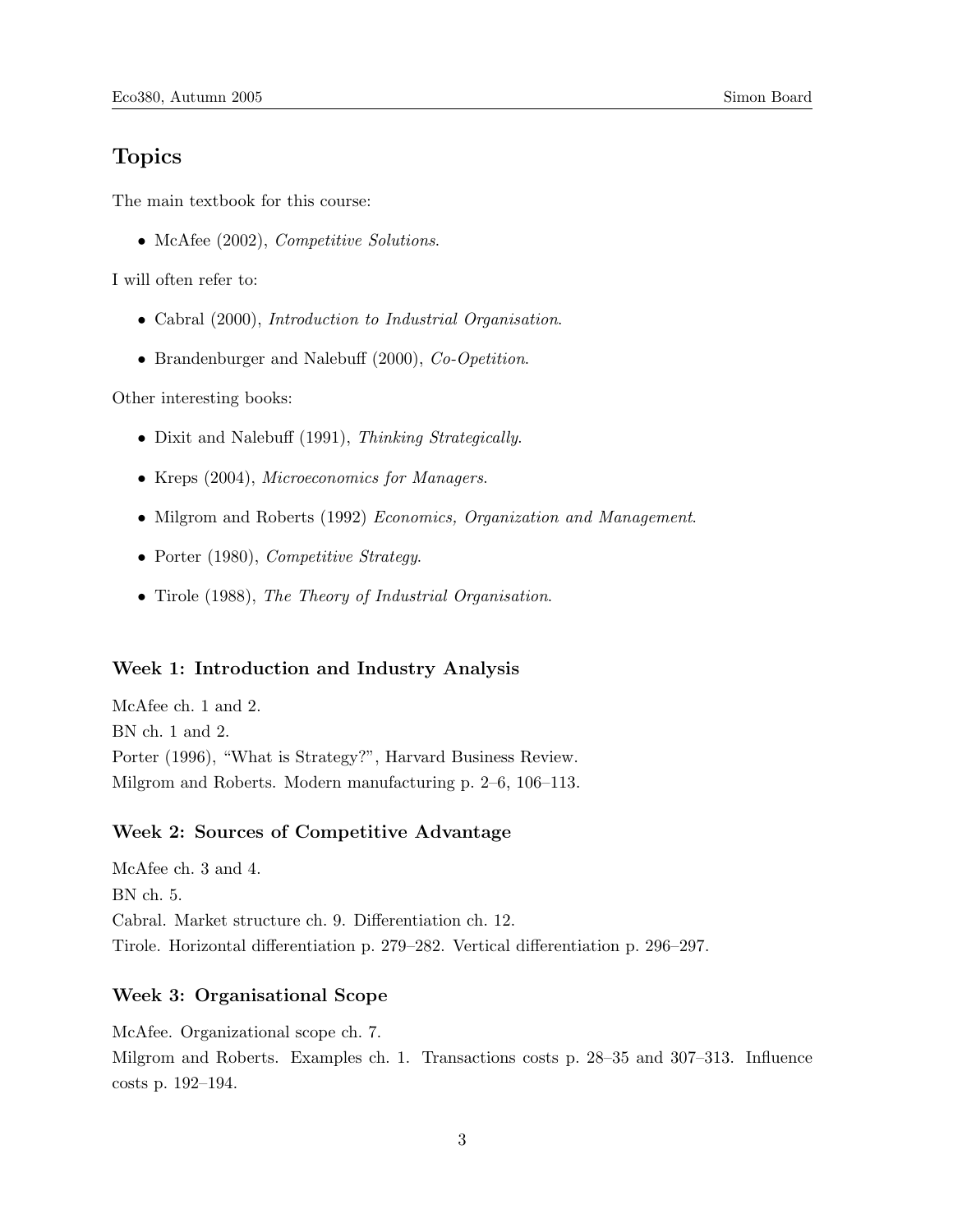#### Week 4: Static Pricing

McAfee p. 260–277 and p. 295–297. BN. Bundling p. 250–253. Complexity p. 222-227. Cabral. Monopoly pricing ch. 5.1. Price discrimination and bundling ch. 10. Tirole. Monopoly pricing p. 65–72. Price discrimination and bundling p. 133–148.

#### Week 5: Dynamic Pricing

Midterm 1 McAfee p. 278–288. BN. Durability p. 180–182. Cabral. Durability p. 179–180. Tirole. Durable goods pricing and experimentation p. 72–75, 80–87.

#### Week 6: Entry

Cabral. Economies of Scale ch. 14.1. Entry deterrence ch. 15.1. Tirole. Bain's categorization p. 305–307, 314–317. Taxonomy of strategies p. 323–336. BN. Nutrasweet and other cases p. 70–86. Judo entry tactics p. 236–247. McAfee. Entry barriers p. 11-16. Deterring entry p. 44–45.

#### Week 7: Vertical Relations

McAfee. Holdup p. 289–294. Cabral ch. 11. Tirole p. 169–186.

#### Week 8: Bidding for Contracts

McAfee ch. 12.

BN. When (not) to bid on contracts p. 83–91. Bringing in bidders p. 96–98. Long vs. short contracts p. 248–249. Miami Dolphins case p. 174–176. Milgrom (1989), "Auctions and Bidding: A Primer", Journal of Economic Perspectives, p.

3–22.

#### Week 9: Cooperation and Reputation

McAfee ch. 6. Cabral ch. 8. Kreps ch. 23.2